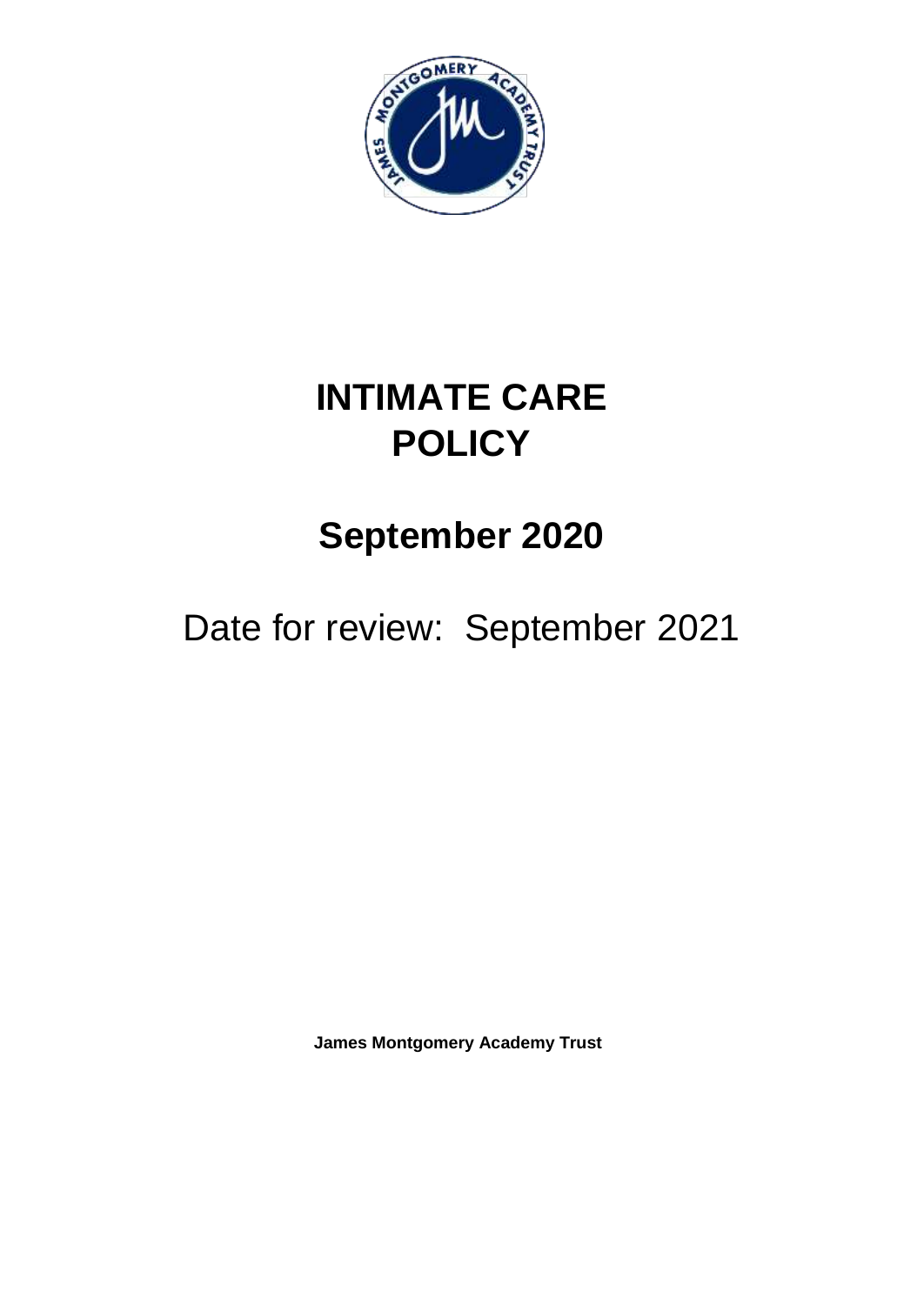# **Statement of intent**

**The James Montgomery Academy Trust (JMAT)** takes the health and wellbeing of its pupils very seriously. As described in the Supporting Pupils with Medical Conditions Policy, the school aims to support pupils with physical disabilities and illnesses to enable them to have a full and rich academic life whilst at school.

The JMAT recognises its duties and responsibilities in relation to the Equality Act 2010, which states that any pupil with an impairment affecting his/her ability to carry out normal day-to-day activities must not be discriminated against.

Pupils will always be treated with care and respect when intimate care is given, and no pupil will be left feeling embarrassed.

# **Legal framework**

This policy has due regard to relevant legislation and guidance, including, but not limited to, the following:

- Keeping Children Safe in Education 2019
- The Children and Families Act 2014
- The Education Act 2011
- The Health Act 2006
- The Equality Act 2010
- Coronavirus (COVID-19): implementing protective measures in education and childcare settings  $(12^{th}$  May 2020)
- Health and Safety At Work 1974

This policy will be implemented in conjunction with the school's:

- Health and Safety Policy
- Business Emergency and Continuity Plan (outbreak of disease)
- Supporting Pupils with Medical Conditions Policy
- Child Protection and Safeguarding Policy
- SEND Policy
- Staff Code of Conduct
- Whistleblowing Policy
- Allegations of abuse Against Staff Policy

### **Definition**

For the purpose of this policy, intimate care is defined as any care which may involve the following:

- Washing
- Changing a child who has soiled themselves
- Providing oral care
- Feeding
- Assisting in toilet issues
- Providing comfort to an upset or distressed pupil

Intimate care tasks are associated with bodily functions, body products and personal hygiene that demand direct or indirect contact with, or exposure of, the genitals.

Examples of intimate care include support with dressing and undressing (underwear), changing nappies, menstrual hygiene, helping someone use the toilet, or cleaning intimate parts of the body. Pupils may be unable to meet their own care needs for a variety of reasons and may require regular support.

Pupils who become unwell as a result of developing symptoms of an infectious disease (e.g. coronavirus)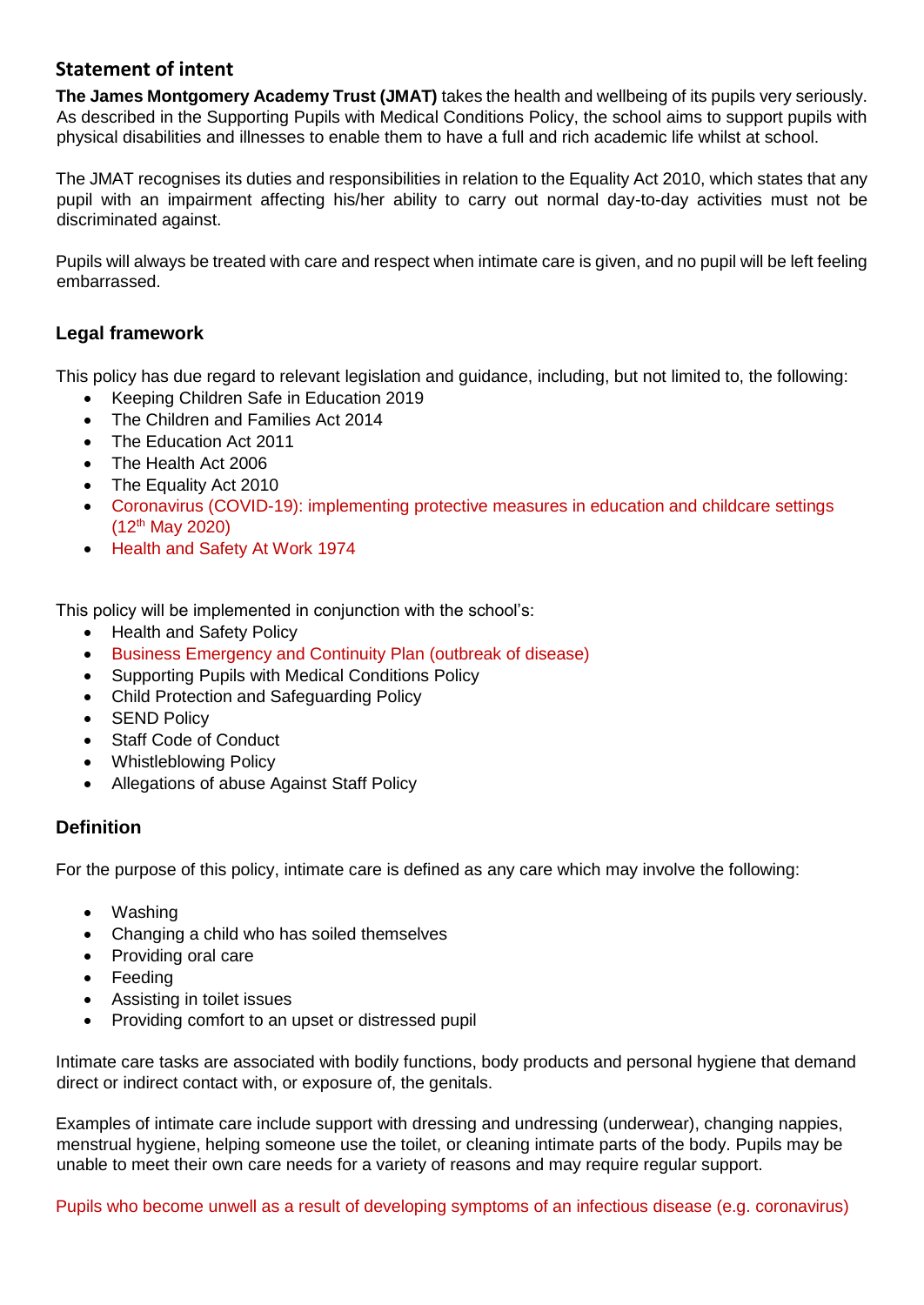#### **Guiding Principles**

- Every intimate care procedure must be completed within an atmosphere of total respect and dignity both for the individual receiving care and for the person involved in giving the care
- Every plan supporting intimate care must demonstrate how the child/young person can be enabled to develop their independence as far as is reasonably practical for the child/young person.
- The number of adults engaged in the care should only reflect the minimum needed to perform the task safely and respectfully. Each situation should reflect both the safety and vulnerability of children/young people and staff.
- In the instance of infectious disease, this may also include isolating to an appropriate area, and the member of staff taking extra precautionary measures to protect themselves with personal protective measures as appropriate.

### **Good practice in Intimate Care**

Wherever possible, intimate care provided to older children and young people should be carried out by a staff member of the same gender. The religious and cultural values of children and their families must also be taken into account. The following positive approaches will assist in promoting good practice for intimate care:

- Staff should get to know the child or young person well beforehand and be familiar with his/her moods and methods of communication.
- Staff should speak to the child personally by name so that he/she is aware of being the focus of the activity
- Staff should have knowledge and understanding of any religious and cultural sensitivities related to aspects of intimate care and take these fully into account
- Staff should enable the child or young person to be prepared for or anticipate events while demonstrating respect for her/his body, e.g. by giving a strong sensory or verbal cue such as using a sponge or pad to signal intention to wash or change.
- Staff should ensure that the child or young person's privacy and modesty is respected and protected
- Best practice in personal safety work would be to use the correct anatomical names for intimate body parts.
- Staff must always communicate in an age appropriate way taking into account the child or young person's developmental level and their preferred communication method.
- Staff should keep records, which note a child or young person's responses to intimate care and any changes in behaviour. This information should be recorded on Safeguard as part of the child's chronology.
- If a member of staff has concerns about physical changes in a child or young person's presentation, e.g. unusual anxiety, bruising, soreness etc. they will immediately report their concerns to the Designated Person (DSL) for child protection and log them.
- An appropriate written plan for intimate personal care should be agreed with the child or young person and their family.
- Ensure that intimate care is consistent across home, school and other settings as far as possible.
- Staff should be aware of their own limitations, only carrying out procedures they understand and feel competent and confident to carry out. If in doubt staff should ask. Please refer to current protocols.
- Cameras (including mobile phones) must not be taken or used by staff or children in areas where intimate care is carried out.
- In the circumstance of a pandemic, all protocols for appropriate response must be followed by the staff member in order to protect themselves, for example social distancing and providing intimate care only if absolutely necessary.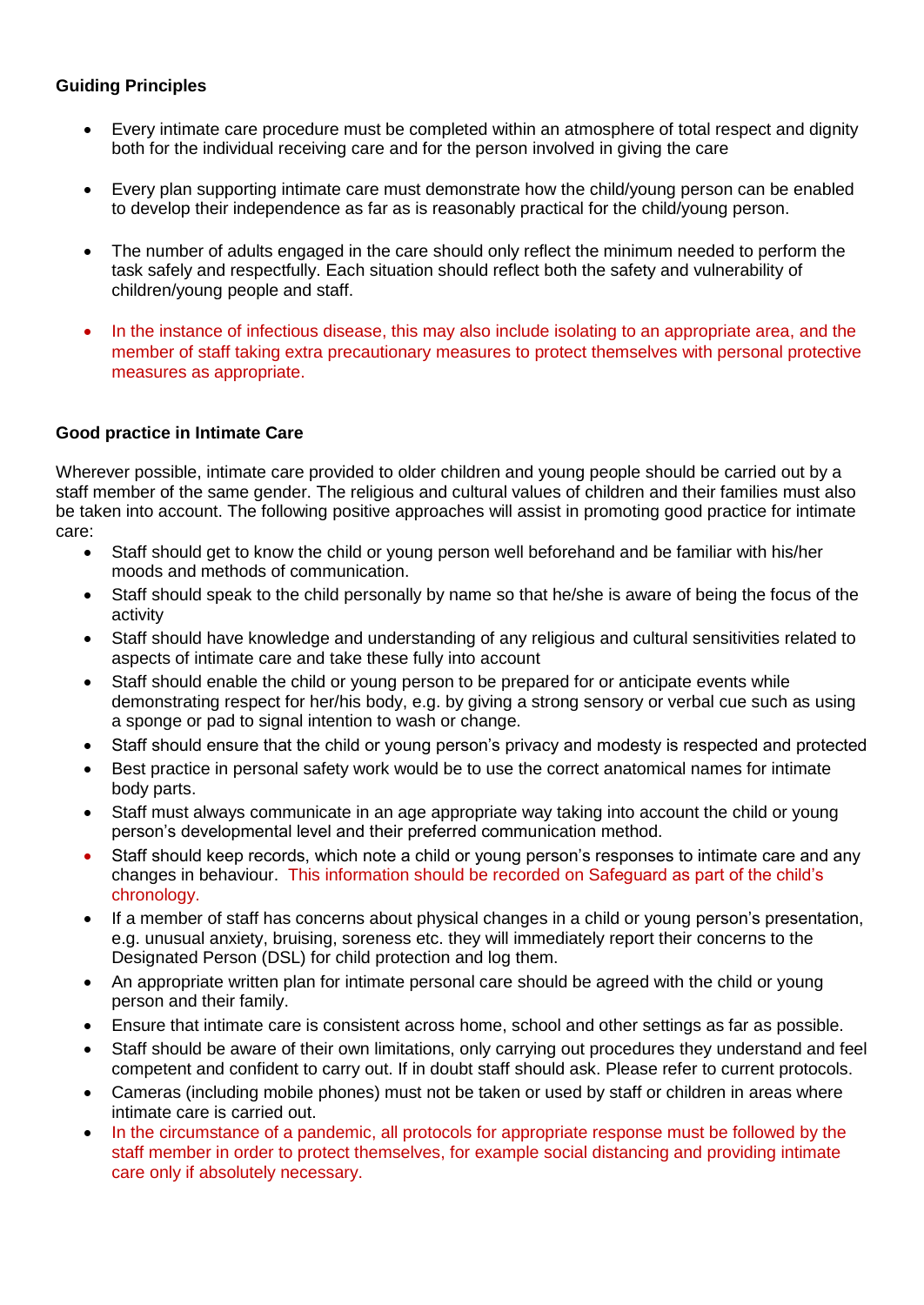## **Health and safety**

The JMAT'S **Health and Safety Policy** lays out specific requirements for cleaning and hygiene, including how to deal with spillages, vomit and other bodily fluids.

Any member of staff that is required to assist a pupil with specific medical requirements will be trained to do so and will carry out the procedure in accordance with the **Supporting Pupils with Medical Conditions Policy**.

**Staff must wear disposable aprons and gloves while assisting a pupil in the toilet, while changing a nappy, or a soiled child. This is extended to include dealing with pupils showing symptoms of an infectious disease e.g. coronavirus, impetigo, etc.**

The following points and guiding principles should be noted by any member of staff who has to deal with children who need assistance in intimate personal care.

- Children may only be changed by a member of staff or a supervised student.
- If a child wears pants and has 'wet' him /herself, they may be changed within the Key Stage toilet area or disabled toilet for more privacy.
- If a child wears nappies or has 'soiled' him/herself, they should be taken to an appropriate toilet/changing room where there are cleaning materials, should they be required.
- Wipes, nappies, gloves etc. should be placed in a nappy bag and inside another plastic bag and disposed of appropriately in the relevant bin. Wet or soiled pants should be placed in a nappy bag and inside another plastic bag and returned to parents. Heavily soiled pants should be disposed of as with nappies.

## **Staff and facilities**

Staff members who provide intimate care will be trained to do so, and should be fully aware of best practice. Suitable equipment and facilities will be provided to assist pupils who need special arrangements following assessment from a physiotherapist or occupational therapist. This may include the following:

- Adjustable bed
- Changing mat
- Non-slip step
- Cupboard
- Adapted toilet seat or commode seat
- **Disposable gloves/aprons**
- Nappies, pads
- Tissue rolls (for changing mat/cleansing)
- Supply of hot water
- Soap
- Barrier creams
- Antiseptic cleanser for staff
- Antiseptic cleanser for the changing bed/mat
- Clinical waste bag
- Spillage kit

Mobile pupils will be changed while standing up.

### **School responsibilities**

 Arrangements will be made with a multi-agency to discuss the personal care needs of any pupil prior to them attending the school.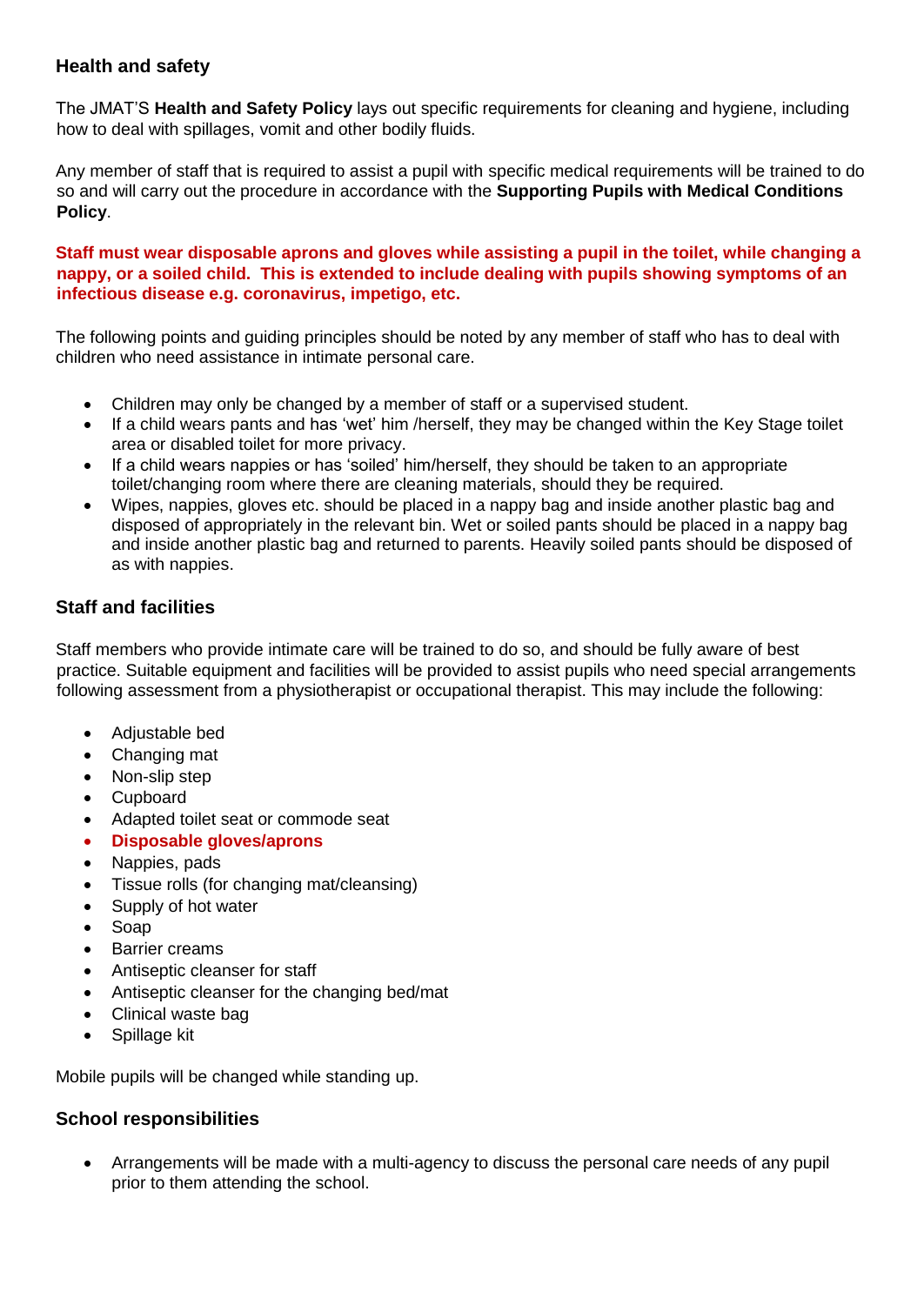- Pupils who require intimate care will be involved in planning for their own healthcare needs wherever possible.
- In liaison with the pupil and parents/carers, an individual intimate care plan will be created to ensure that reasonable adjustments are made for any pupil with a health condition or disability, in conjunction with the SEND policy.
- Regular consultations will be arranged with all parents/carers and pupils regarding toilet facilities.
- The privacy and dignity of any pupil who requires intimate care will be respected at all times.
- A qualified member of staff will change the pupil, or assist them in changing themselves if they become wet, or soil themselves.
- Any pupil with wet or soiled clothing will be assisted in cleaning themselves and will be given spare clothing, nappies, pads, etc., as provided by the parents/carers.
- Members of staff will react to accidents in a calm and sympathetic manner.
- The family's cultural practices will always be taken into account for cases of intimate care.
- Parents/carers will be contacted if the pupil refuses to be changed, or becomes distressed during the process.
- Excellent standards of hygiene will be maintained at all times when carrying out intimate care.

*A relationship between an adult and a child or young person cannot be a relationship between equals. There is potential for exploitation and harm of vulnerable young people. Adults have a responsibility to ensure that an unequal balance of power is not used for personal advantage or gratification.* 

*Adults should always maintain appropriate professional boundaries and avoid behaviour which might be misinterpreted by others. They should report and record any incident with this potential.* 

## **Parental responsibilities**

- Parents/carers will change their child, or assist them in going to the toilet, at the latest possible time before coming to school.
- Parents/carers will provide spare nappies, wet wipes and a change of clothing in case of accidents.
- A copy of this policy will be read and signed by parents/carers of pupils with a health condition or a disability who require an individual intimate care plan to ensure that they understand the policies and procedures surrounding intimate care. (Appendix 1)
- Parents/carers will inform the school should their child have any marks/rashes.
- Parents/carers will come to an agreement with staff in determining how often their child will need to be changed, and who will do the changing.

## **Underpinning Principles**

Intimate care should be a positive experience for both staff and the child or young person. It is essential that care is given gently, respectfully and sensitively and that every child or young person is treated as an individual. As far as possible, the child or young person should be allowed to exercise choice and should be encouraged to have a positive image of his/her own body. These principles of intimate care can be put into practice by:

- Ideally allowing the child or young person, whenever possible to choose who provides their intimate care which should be age appropriate
- Enabling the child or young person to indicate if they find a carer unacceptable
- Allowing the child or young person a choice and control over the sequence of care
- Ensuring privacy wherever the intimate care is taking place
- Allowing the child or young person to care for him/herself as far as possible
- Being aware of and responsive to the child/young person's reactions.

All children have a right to safety, privacy and dignity when contact of a physical or intimate nature is required and depending on their abilities, age and maturity should be encouraged to act as independently as possible. The decision as to whether or not a door is locked when intimate care is taking place needs to be considered. The following are some of the factors that might be taken into account: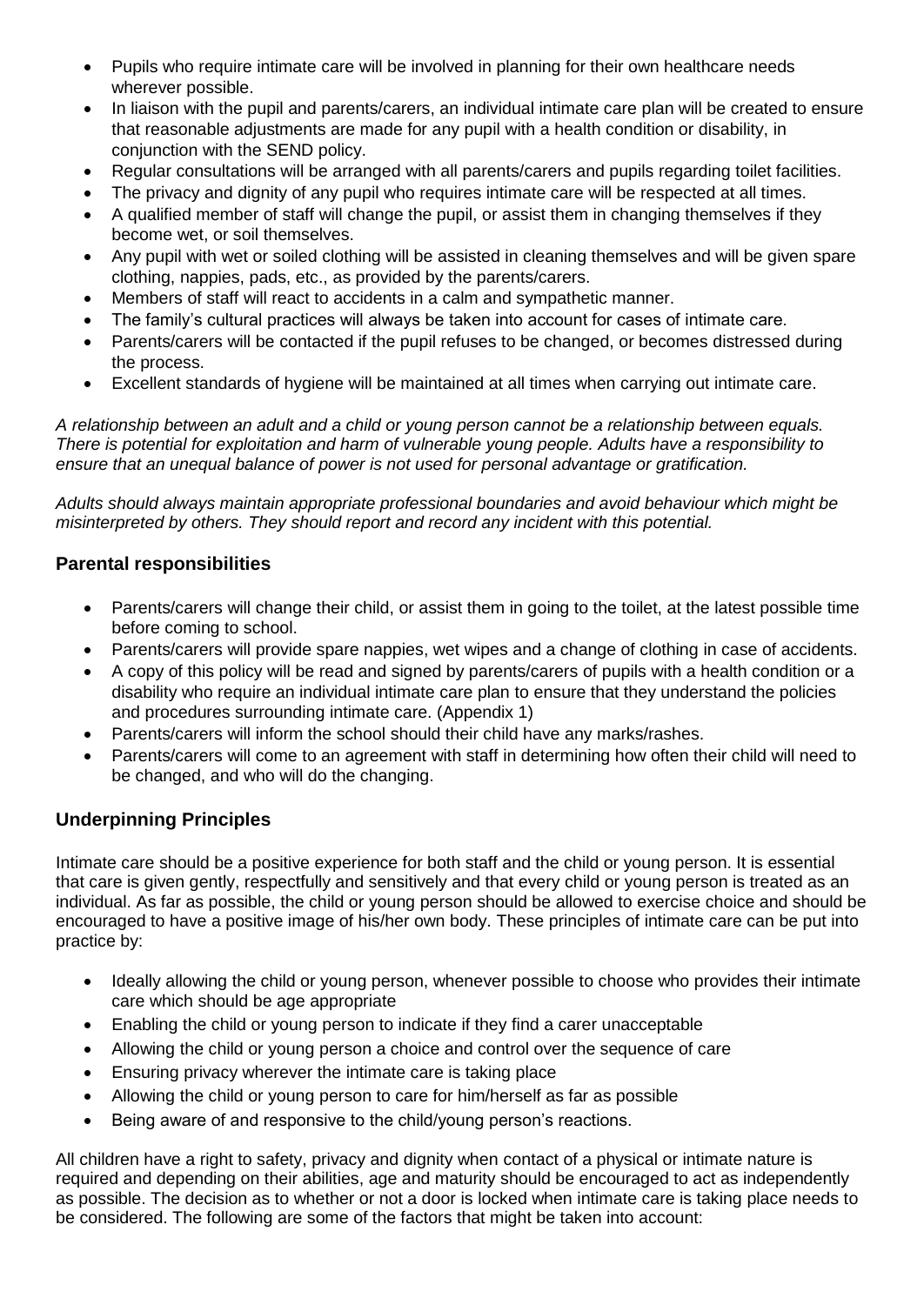- Age, ability and wishes of the child/young person
- Good communication ensuring others know when and where intimate care is taking place
- Location of the facility e.g. school hygiene room, public toilet etc.
- Safer working practice of the adult(s) involved

The views of the child should be actively sought, wherever possible, when drawing up and reviewing intimate care plans. As with all individual arrangements for intimate care needs, agreements between the child/young person, parents/carers and the school/setting must be negotiated and recorded. When the plan is completed consideration should be made as to whether the underpinning values and principles are reflected.

Given the right approach, intimate care should provide opportunities to teach children about the value of their own bodies, to develop their personal safety skills and to enhance their self-esteem. Whenever children can learn to assist in carrying out aspects of their own intimate care they should be encouraged to do so.

## **Swimming**

*Pupils who participate in swimming lessons:* during these lessons, pupils are entitled to privacy when changing; however, some pupils will need to be supervised during changing.

Parental consent will be obtained before assisting any pupils in changing clothing before and after swimming lessons.

Special consideration will be taken to ensure that cases of bullying or teasing do not occur. Details of any additional arrangements will be recorded in the pupil's individual intimate care plan.

### **Offsite visits**

Before offsite visits, including residential trips, the pupil's individual intimate plan will be amended to include procedures for intimate care whilst off the school premises.

Staff will apply all the procedures described in this policy during residential and off-site visits.

Consent from a parent/carer will be obtained and recorded prior to any offsite visit.

### **Monitoring, Evaluation and Policy review**

The use of PPE equipment will be monitored through both safeguarding and health and safety audits throughout the year.

The policy will be promoted and implemented throughout the JMAT schools.

This policy will be assessed for its implementation and effectiveness **annually** by the **DSL** and the **Safeguarding Director.**

The scheduled review date for this policy is **September 2021.**